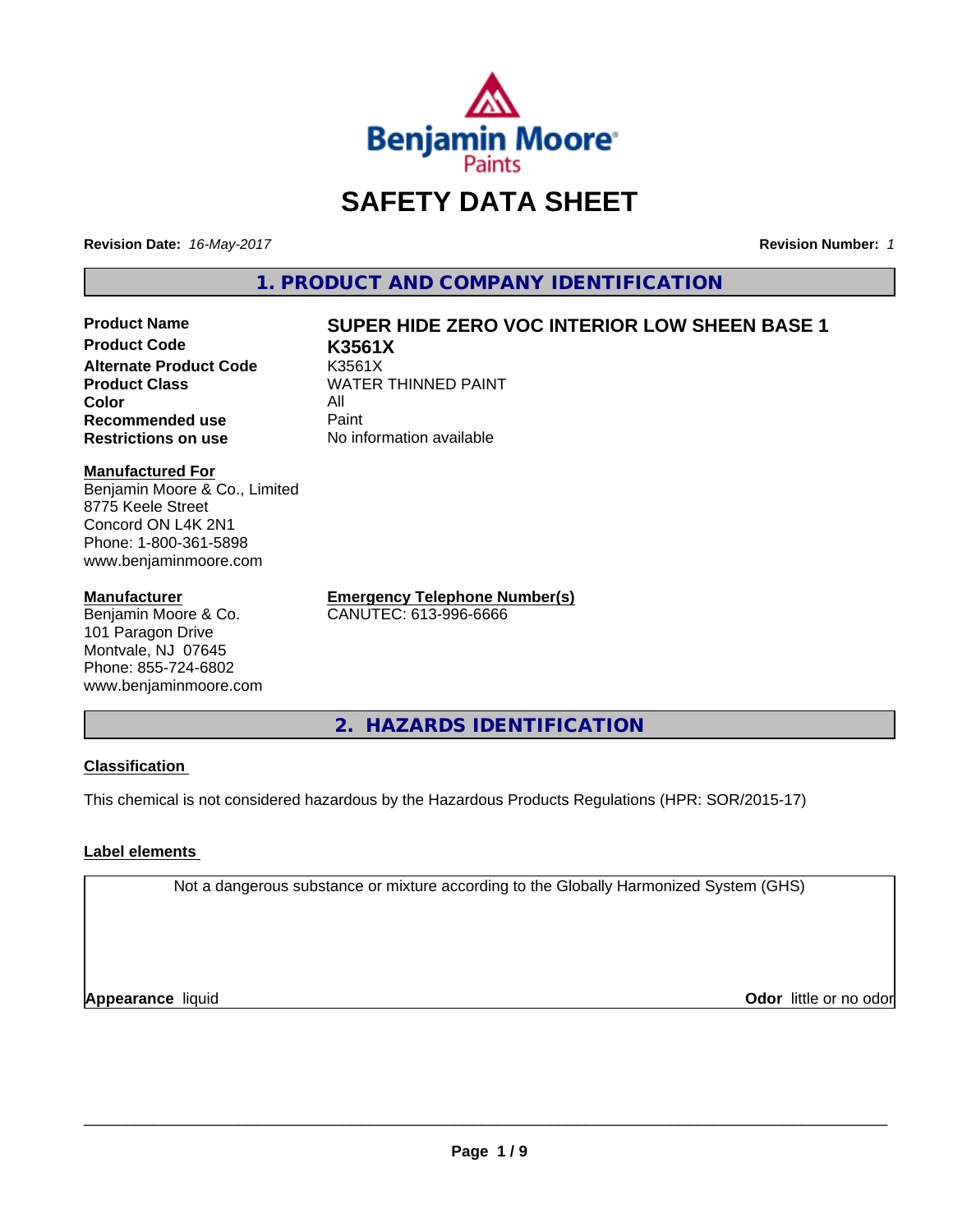# **Other information**

No information available

# **3. COMPOSITION INFORMATION ON COMPONENTS**

| <b>Chemical Name</b> | <b>CAS-No</b> | Weight % (max) |
|----------------------|---------------|----------------|
| Titanium dioxide     | 13463-67-7    | $10 - 30%$     |
| Barium sulfate       | 7727-43-7     | $5 - 10%$      |
| Limestone            | 1317-65-3     | - 5%           |
| Silica, amorphous    | 7631-86-9     | - 5%           |
| Ammonia              | 7664-41-7     | $0.1 - 0.25%$  |

# **4. FIRST AID MEASURES**

| <b>General Advice</b>                  | No hazards which require special first aid measures.                                                     |
|----------------------------------------|----------------------------------------------------------------------------------------------------------|
| <b>Eye Contact</b>                     | Rinse thoroughly with plenty of water for at least 15<br>minutes and consult a physician.                |
| <b>Skin Contact</b>                    | Wash off immediately with soap and plenty of water while<br>removing all contaminated clothes and shoes. |
| <b>Inhalation</b>                      | Move to fresh air. If symptoms persist, call a physician.                                                |
| Ingestion                              | Clean mouth with water and afterwards drink plenty of<br>water. Consult a physician if necessary.        |
| <b>Most Important Symptoms/Effects</b> | None known.                                                                                              |

**Notes To Physician** Motes To Physician Treat symptomatically.

**5. FIRE-FIGHTING MEASURES**

| <b>Suitable Extinguishing Media</b>                                    | Use extinguishing measures that are appropriate to local<br>circumstances and the surrounding environment.                                   |
|------------------------------------------------------------------------|----------------------------------------------------------------------------------------------------------------------------------------------|
| <b>Protective Equipment And Precautions For</b><br><b>Firefighters</b> | As in any fire, wear self-contained breathing apparatus<br>pressure-demand, MSHA/NIOSH (approved or equivalent)<br>and full protective gear. |
| <b>Specific Hazards Arising From The Chemical</b>                      | Closed containers may rupture if exposed to fire or<br>extreme heat.                                                                         |
| <b>Sensitivity To Mechanical Impact</b>                                | No.                                                                                                                                          |
| <b>Sensitivity To Static Discharge</b>                                 | No.                                                                                                                                          |
| <b>Flash Point Data</b><br>Flash Point (°F)                            | Not applicable                                                                                                                               |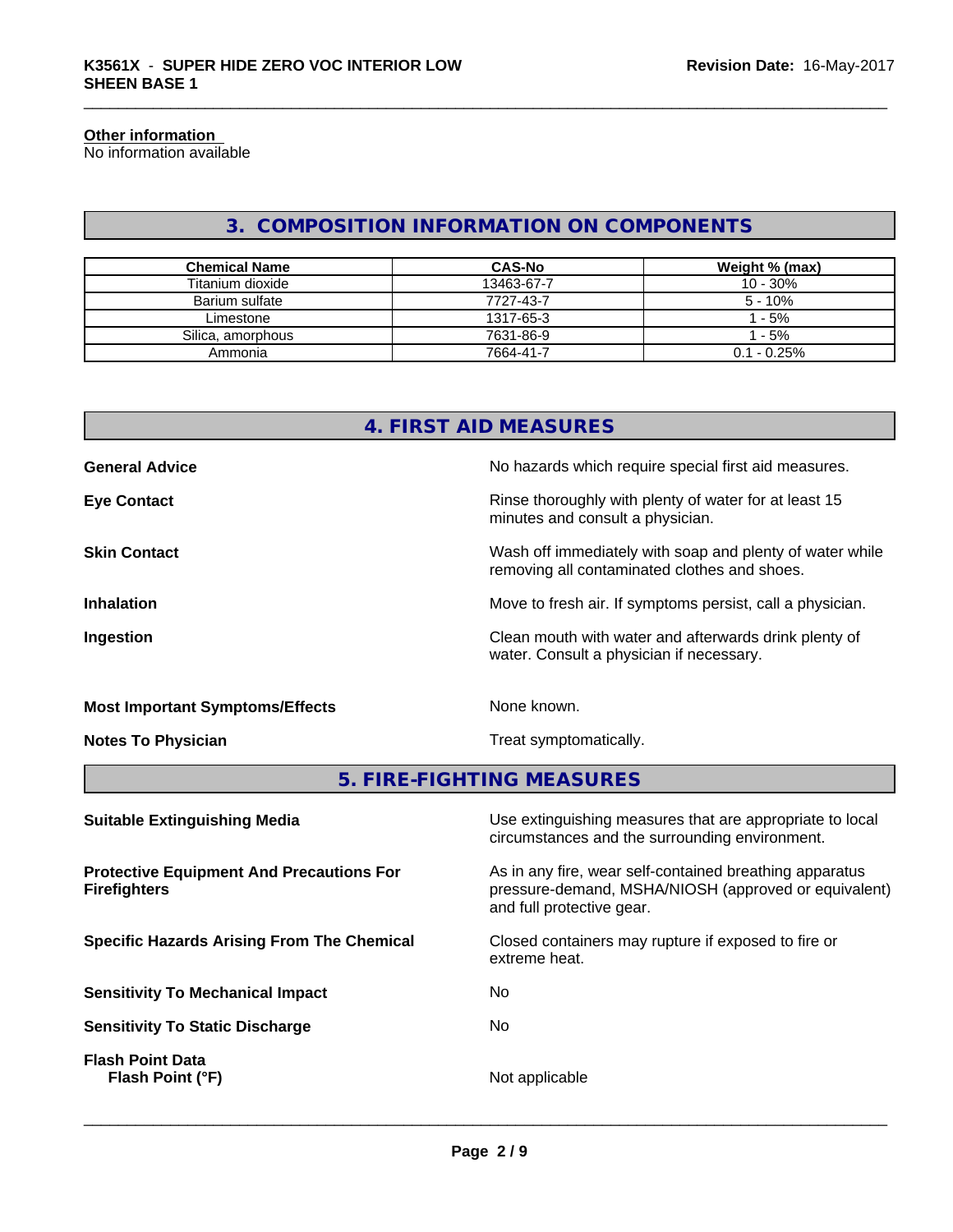|                                                           | Flash Point (°C)<br><b>Flash Point Method</b>                |                 | Not applicable<br>Not applicable |                                |  |
|-----------------------------------------------------------|--------------------------------------------------------------|-----------------|----------------------------------|--------------------------------|--|
|                                                           | <b>Flammability Limits In Air</b>                            |                 |                                  |                                |  |
|                                                           | <b>Lower Explosion Limit</b><br><b>Upper Explosion Limit</b> |                 | Not applicable<br>Not applicable |                                |  |
| <b>NFPA</b>                                               | Health: 1                                                    | Flammability: 0 | <b>Instability: 0</b>            | <b>Special: Not Applicable</b> |  |
| <b>NFPA Legend</b><br>0 - Not Hazardous<br>$1 -$ Slightly |                                                              |                 |                                  |                                |  |

- 1 Slightly 2 - Moderate
- 3 High
- 
- 4 Severe

*The ratings assigned are only suggested ratings, the contractor/employer has ultimate responsibilities for NFPA ratings where this system is used.*

*Additional information regarding the NFPA rating system is available from the National Fire Protection Agency (NFPA) at www.nfpa.org.*

# **6. ACCIDENTAL RELEASE MEASURES**

### **Personal Precautions Avoid contact with skin, eyes and clothing. Ensure** Avoid contact with skin, eyes and clothing. Ensure

adequate ventilation.

**Other Information Other Information Prevent further leakage or spillage if safe to do so.** 

**Environmental Precautions** See Section 12 for additional Ecological Information.

**Methods For Clean-Up** Soak up with inert absorbent material. Sweep up and shovel into suitable containers for disposal.

**7. HANDLING AND STORAGE**

**Handling Handling Avoid contact with skin, eyes and clothing. Avoid breathing** vapors, spray mists or sanding dust. In case of insufficient ventilation, wear suitable respiratory equipment.

**Storage Keep container tightly closed. Keep out of the reach of Keep** container tightly closed. Keep out of the reach of

#### **Incompatible Materials No information available**

 $\overline{\phantom{a}}$  ,  $\overline{\phantom{a}}$  ,  $\overline{\phantom{a}}$  ,  $\overline{\phantom{a}}$  ,  $\overline{\phantom{a}}$  ,  $\overline{\phantom{a}}$  ,  $\overline{\phantom{a}}$  ,  $\overline{\phantom{a}}$  ,  $\overline{\phantom{a}}$  ,  $\overline{\phantom{a}}$  ,  $\overline{\phantom{a}}$  ,  $\overline{\phantom{a}}$  ,  $\overline{\phantom{a}}$  ,  $\overline{\phantom{a}}$  ,  $\overline{\phantom{a}}$  ,  $\overline{\phantom{a}}$ 

**8. EXPOSURE CONTROLS/PERSONAL PROTECTION**

children.

#### **Exposure Limits**

*No exposure limits have been established for this product.*

| <b>Chemical Name</b> | <b>ACGIH</b>      | Alberta                   | <b>British Columbia</b>   | Ontario           | Quebec                       |
|----------------------|-------------------|---------------------------|---------------------------|-------------------|------------------------------|
| Titanium dioxide     | 10 mg/m $3$ - TWA | 10 mg/m $3$ - TWA         | 10 mg/m $3$ - TWA         | 10 mg/m $3$ - TWA | 10 mg/m <sup>3</sup> - TWAEV |
|                      |                   |                           | $3 \text{ ma/m}^3$ - TWA  |                   |                              |
| Barium sulfate       | 5 ma/mª - TWA     | $10 \text{ ma/m}^3$ - TWA | $10 \text{ ma/m}^3$ - TWA | 10 mg/m $3$ - TWA | 10 mg/m <sup>3</sup> - TWAEV |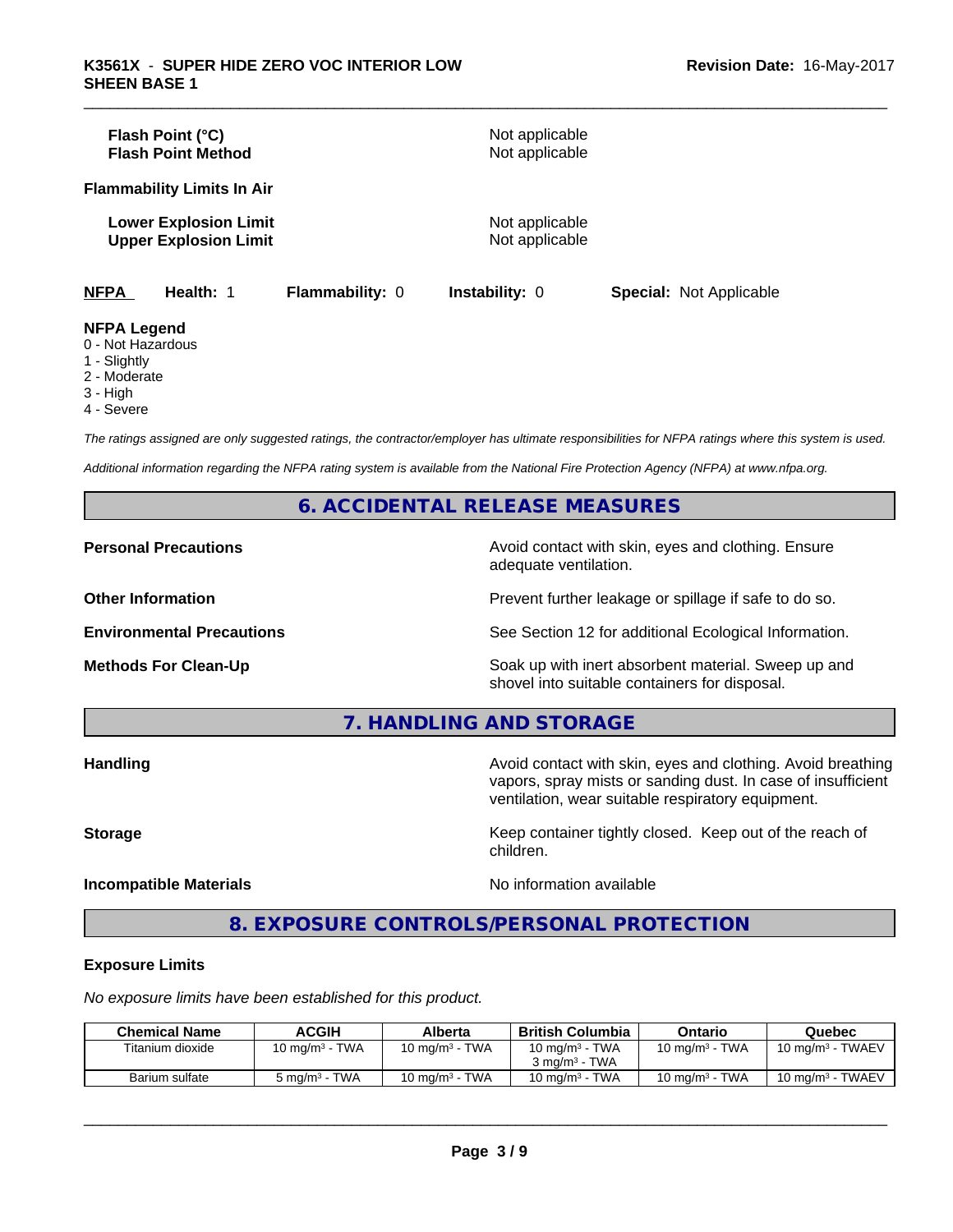# \_\_\_\_\_\_\_\_\_\_\_\_\_\_\_\_\_\_\_\_\_\_\_\_\_\_\_\_\_\_\_\_\_\_\_\_\_\_\_\_\_\_\_\_\_\_\_\_\_\_\_\_\_\_\_\_\_\_\_\_\_\_\_\_\_\_\_\_\_\_\_\_\_\_\_\_\_\_\_\_\_\_\_\_\_\_\_\_\_\_\_\_\_ **K3561X** - **SUPER HIDE ZERO VOC INTERIOR LOW SHEEN BASE 1**

|           |               |                            | $3 \text{ mg/m}^3$ - TWA                      |               | $5 \text{ mg/m}^3$ - TWAEV |
|-----------|---------------|----------------------------|-----------------------------------------------|---------------|----------------------------|
| Limestone | N/E           | 10 mg/m $3$ - TWA          | 10 mg/m $3$ - TWA<br>$3 \text{ ma/m}^3$ - TWA | N/E           | 10 mg/m $3$ - TWAEV        |
|           |               |                            |                                               |               |                            |
|           |               |                            | $20 \text{ mg/m}^3$ - STEL                    |               |                            |
| Ammonia   | 25 ppm - TWA  | 25 ppm - TWA               | 25 ppm - TWA                                  | 25 ppm - TWA  | 25 ppm - TWAEV             |
|           | 35 ppm - STEL | 17 mg/m $3$ - TWA          | 35 ppm - STEL                                 | 35 ppm - STEL | 17 mg/m $3$ - TWAEV        |
|           |               | 35 ppm - STEL              |                                               |               | 35 ppm - STEV              |
|           |               | $24 \text{ ma/m}^3$ - STEL |                                               |               | $24 \text{ ma/m}^3$ - STEV |
|           |               |                            |                                               |               |                            |

#### **Legend**

ACGIH - American Conference of Governmental Industrial Hygienists Alberta - Alberta Occupational Exposure Limits

British Columbia - British Columbia Occupational Exposure Limits

Ontario - Ontario Occupational Exposure Limits

Quebec - Quebec Occupational Exposure Limits

N/E - Not established

# **Personal Protective Equipment**

#### **Engineering Measures Ensure** Ensure adequate ventilation, especially in confined areas.

**Eye/Face Protection Safety glasses with side-shields. Skin Protection Protection Protective gloves and impervious clothing. Respiratory Protection In case of insufficient ventilation wear suitable respiratory** equipment.

# **Hygiene Measures Avoid contact with skin, eyes and clothing. Remove and Avoid contact with skin, eyes and clothing. Remove and Avoid contact with skin, eyes and clothing. Remove and**

wash contaminated clothing before re-use. Wash thoroughly after handling.

# **9. PHYSICAL AND CHEMICAL PROPERTIES**

**Appearance** liquid **Odor** little or no odor **Odor Threshold** No information available **Density (lbs/gal)** 10.5 - 10.8 **Specific Gravity** 1.25 - 1.29 **pH** No information available **Viscosity (cps)** No information available **Solubility No information available No information available Water Solubility Water Solubility Water Solubility No information available Evaporation Rate No information available No information available Vapor Pressure** No information available in the North American Monte available in the North American available **Vapor Density Vapor Density No information available Wt. % Solids** 45 - 55 **Vol. % Solids** 30 - 40 **Wt. % Volatiles** 45 - 55 **Vol. % Volatiles** 60 - 70 **VOC Regulatory Limit (g/L)** < 5 **Boiling Point (°F)** 212 **Boiling Point (°C)** 100 **Freezing Point (°F)** 32 **Freezing Point (°C)** 0 **Flash Point (°F)** Not applicable **Flash Point (°C)** Not applicable **Flash Point Method** Not applicable **Flammability (solid, gas)** Not applicable **Upper Explosion Limit** Not applicable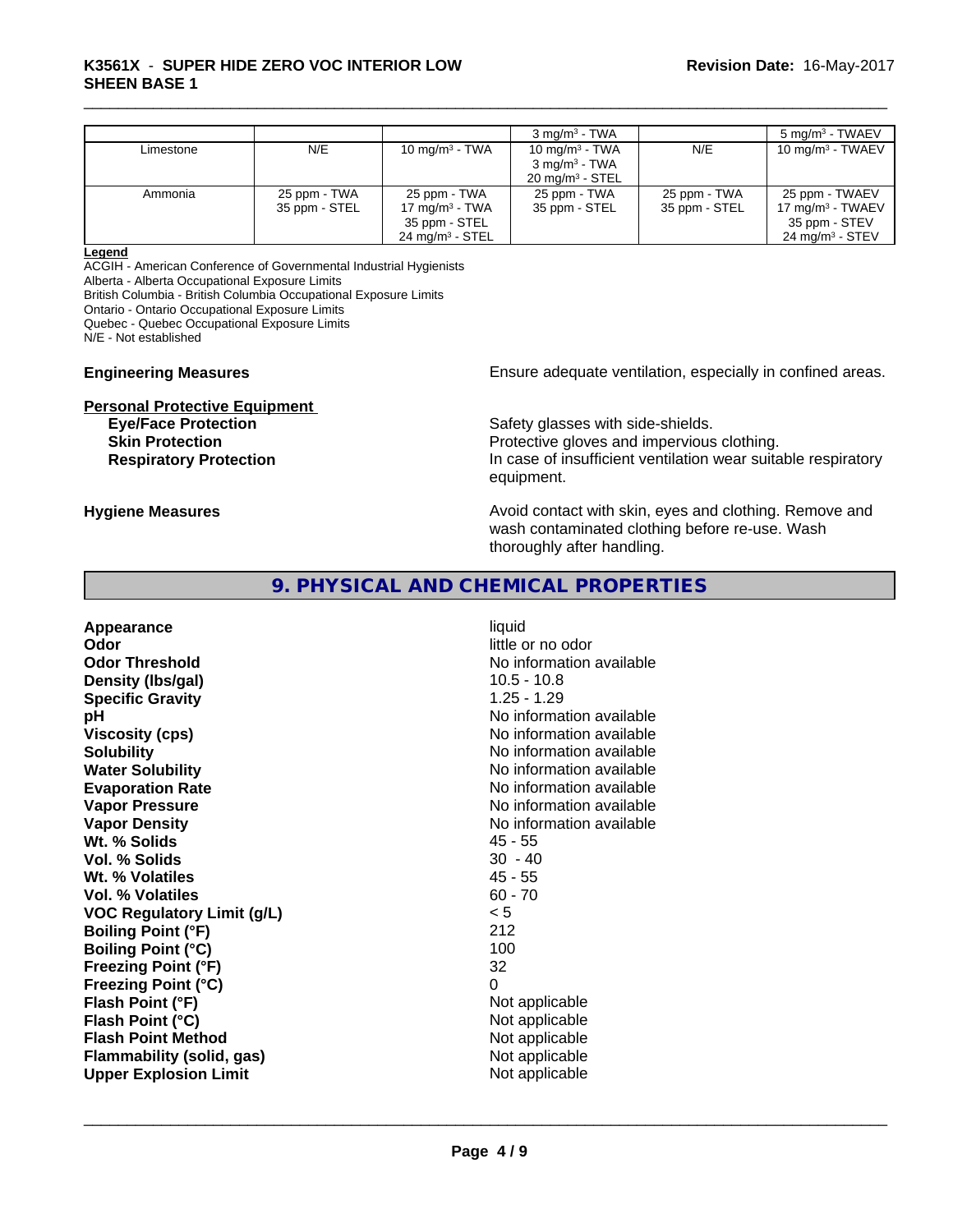**Lower Explosion Limit**<br> **Autoignition Temperature (°F)**<br>
Mo information available Autoignition Temperature (°F)<br>
Autoignition Temperature (°C)<br>
No information available<br>
No information available Autoignition **Temperature** (°C) Mo information available<br>Decomposition **Temperature** (°F) No information available **Decomposition Temperature (°F)**<br> **Decomposition Temperature (°C)**<br>
No information available<br>
No information available **Decomposition Temperature (°C)**<br> **Partition Coefficient (n-octanol/water)** No information available **Partition Coefficient (n-octanol/water)** 

# **10. STABILITY AND REACTIVITY**

| <b>Reactivity</b>                         | Not Applicable                           |
|-------------------------------------------|------------------------------------------|
| <b>Chemical Stability</b>                 | Stable under normal conditions.          |
| <b>Conditions To Avoid</b>                | Prevent from freezing.                   |
| <b>Incompatible Materials</b>             | No materials to be especially mentioned. |
| <b>Hazardous Decomposition Products</b>   | None under normal use.                   |
| <b>Possibility Of Hazardous Reactions</b> | None under normal conditions of use.     |

# **11. TOXICOLOGICAL INFORMATION**

| <b>Product Information</b>               |  |
|------------------------------------------|--|
| Information on likely routes of exposure |  |

| <b>Principal Routes of Exposure</b>                                                          | Eye contact, skin contact and inhalation.                                                                                                      |
|----------------------------------------------------------------------------------------------|------------------------------------------------------------------------------------------------------------------------------------------------|
| <b>Acute Toxicity</b><br><b>Product Information</b>                                          | No information available                                                                                                                       |
| Information on toxicological effects                                                         |                                                                                                                                                |
| <b>Symptoms</b>                                                                              | No information available                                                                                                                       |
| Delayed and immediate effects as well as chronic effects from short and long-term exposure   |                                                                                                                                                |
| Eye contact<br><b>Skin contact</b>                                                           | May cause slight irritation<br>Substance may cause slight skin irritation. Prolonged or<br>repeated contact may dry skin and cause irritation. |
| <b>Inhalation</b><br>Ingestion                                                               | May cause irritation of respiratory tract.<br>Ingestion may cause gastrointestinal irritation, nausea,<br>vomiting and diarrhea.               |
| Sensitization:<br><b>Neurological Effects</b>                                                | No information available.<br>No information available.                                                                                         |
| <b>Mutagenic Effects</b><br><b>Reproductive Effects</b>                                      | No information available.<br>No information available.                                                                                         |
| <b>Developmental Effects</b><br><b>Target Organ Effects</b><br><b>STOT - single exposure</b> | No information available.<br>No information available.<br>No information available.                                                            |
| <b>STOT - repeated exposure</b><br>Other adverse effects                                     | No information available.<br>No information available.                                                                                         |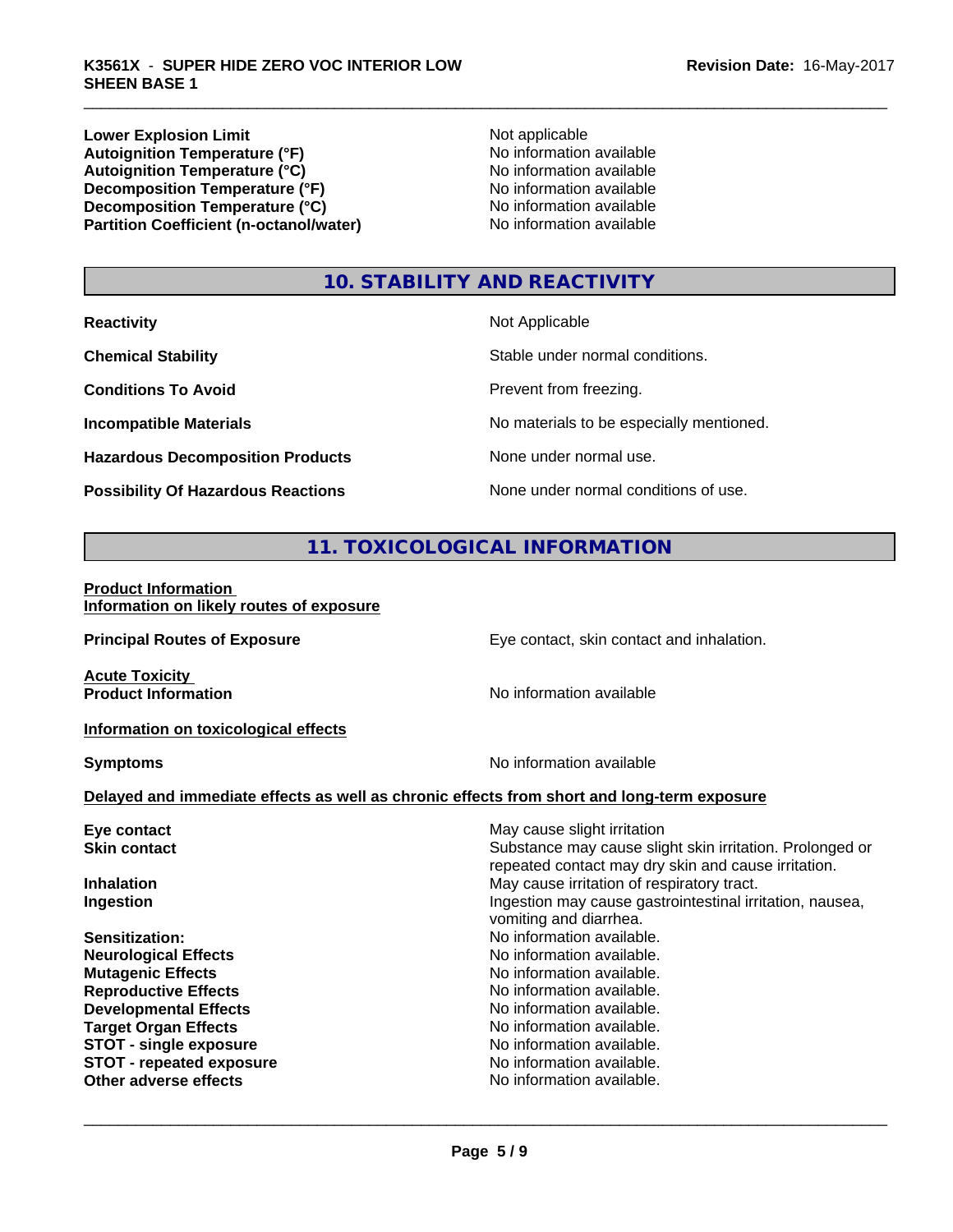#### **Aspiration Hazard No information available.** No information available.

#### **Numerical measures of toxicity**

**The following values are calculated based on chapter 3.1 of the GHS document**

| ATEmix (oral)                        | 6353 mg/kg   |
|--------------------------------------|--------------|
| <b>ATEmix (dermal)</b>               | 146354 mg/kg |
| <b>ATEmix (inhalation-dust/mist)</b> | 20.2 $mg/L$  |

#### **Component**

Titanium dioxide LD50 Oral: > 10000 mg/kg (Rat) Barium sulfate LD50 Oral:  $> 5,000$  g/kg (Rat) vendor data Silica, amorphous LD50 Oral: > 5000 mg/kg (Rat) LD50 Dermal: 2,000 mg/kg (Rabbit) LC50 Inhalation (Dust): > 2 mg/L Ammonia LC50 Inhalation (Vapor): 2000 ppm (Rat, 4 hr.)

#### **Chronic Toxicity**

#### **Carcinogenicity**

*The information below indicateswhether each agency has listed any ingredient as a carcinogen:.*

| <b>Chemical Name</b> | <b>IARC</b>                        | <b>NTP</b> |
|----------------------|------------------------------------|------------|
|                      | 2B<br>Possible Human<br>Carcinogen |            |
| Titanium<br>dioxide  |                                    |            |

• Although IARC has classified titanium dioxide as possibly carcinogenic to humans (2B), their summary concludes: "No significant exposure to titanium dioxide is thought to occur during the use of products in which titanium dioxide is bound to other materials, such as paint."

#### **Legend**

IARC - International Agency for Research on Cancer NTP - National Toxicity Program OSHA - Occupational Safety & Health Administration

**12. ECOLOGICAL INFORMATION**

# **Ecotoxicity Effects**

The environmental impact of this product has not been fully investigated.

# **Product Information**

# **Acute Toxicity to Fish**

No information available

#### **Acute Toxicity to Aquatic Invertebrates**

No information available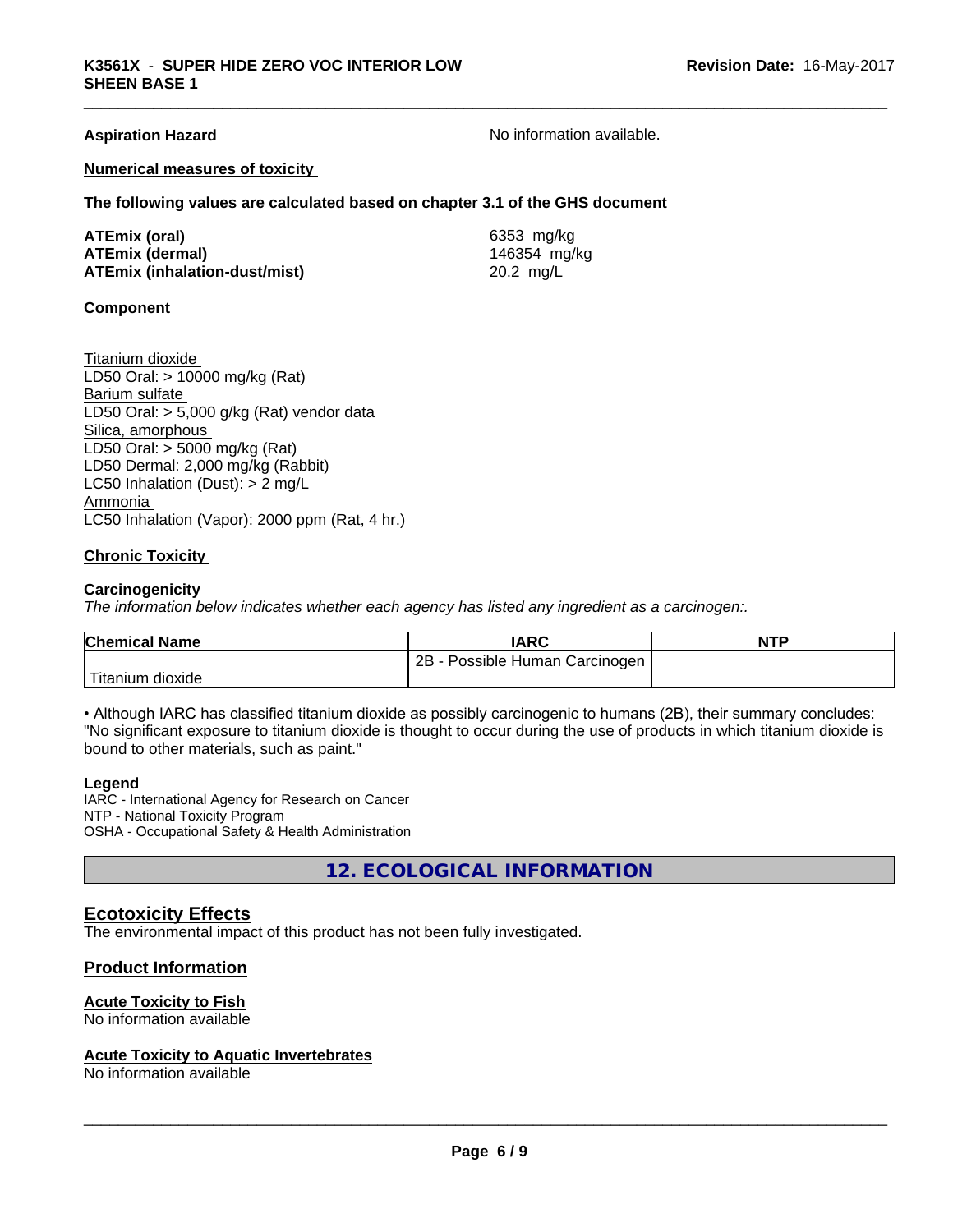#### **Acute Toxicity to Aquatic Plants**

No information available

#### **Persistence / Degradability**

No information available.

#### **Bioaccumulation / Accumulation**

No information available.

#### **Mobility in Environmental Media**

No information available.

#### **Ozone**

No information available

### **Component**

#### **Acute Toxicity to Fish**

Titanium dioxide  $LC50:$  > 1000 mg/L (Fathead Minnow - 96 hr.)

# **Acute Toxicity to Aquatic Invertebrates**

No information available

#### **Acute Toxicity to Aquatic Plants**

No information available

**13. DISPOSAL CONSIDERATIONS**

**Waste Disposal Method Dispose of in accordance with federal, state, provincial,** and local regulations. Local requirements may vary, consult your sanitation department or state-designated environmental protection agency for more disposal options.

# **14. TRANSPORT INFORMATION**

| <b>TDG</b>         | Not regulated |
|--------------------|---------------|
| <b>ICAO / IATA</b> | Not regulated |
| <b>IMDG / IMO</b>  | Not regulated |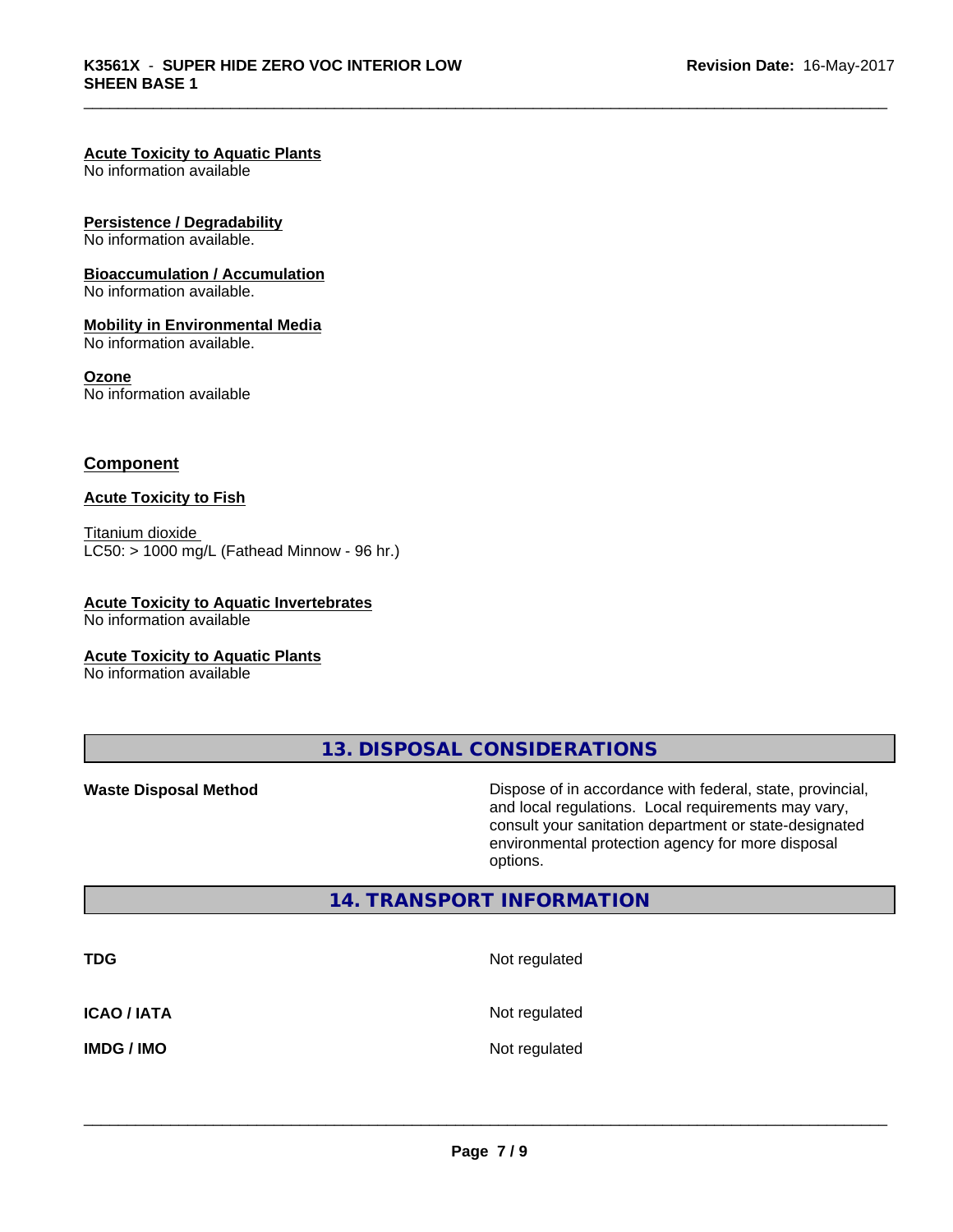# **15. REGULATORY INFORMATION**

# **International Inventories**

| <b>TSCA: United States</b> | Yes - All components are listed or exempt. |
|----------------------------|--------------------------------------------|
| <b>DSL: Canada</b>         | Yes - All components are listed or exempt. |

# **National Pollutant Release Inventory (NPRI)**

#### **NPRI Parts 1- 4**

This product contains the following Parts 1-4 NPRI chemicals:

| <b>Chemical Name</b> | <b>CAS-No</b> | Weight % (max) | <b>NPRI Parts</b><br>1-4 |  |
|----------------------|---------------|----------------|--------------------------|--|
| Ammonia              | 7664-41-7     | 0.25%<br>v.    | Listec                   |  |

#### **NPRI Part 5**

This product contains the following NPRI Part 5 Chemicals:

*None*

#### **WHMIS Regulatory Status**

This product has been classified in accordance with the hazard criteria of the Hazardous Products Regulations (HPR) and the SDS contains all the information required by the HPR.

| <b>16. OTHER INFORMATION</b>                                                                                                                                                                                                       |                                                                                                      |                      |                                                                                                                                                           |  |  |  |
|------------------------------------------------------------------------------------------------------------------------------------------------------------------------------------------------------------------------------------|------------------------------------------------------------------------------------------------------|----------------------|-----------------------------------------------------------------------------------------------------------------------------------------------------------|--|--|--|
| HMIS -<br>Health: 1<br><b>HMIS Legend</b><br>0 - Minimal Hazard<br>1 - Slight Hazard<br>2 - Moderate Hazard<br>3 - Serious Hazard<br>4 - Severe Hazard<br>* - Chronic Hazard<br>present under the actual normal conditions of use. | <b>Flammability: 0</b><br>X - Consult your supervisor or S.O.P. for "Special" handling instructions. | <b>Reactivity: 0</b> | $PPE: -$<br>Note: The PPE rating has intentionally been left blank. Choose appropriate PPE that will protect employees from the hazards the material will |  |  |  |

*Caution: HMISÒ ratings are based on a 0-4 rating scale, with 0 representing minimal hazards or risks, and 4 representing significant hazards or risks. Although HMISÒ ratings are not required on MSDSs under 29 CFR 1910.1200, the preparer, has chosen to provide them. HMISÒ ratings are to be used only in conjunction with a fully implemented HMISÒ program by workers who have received appropriate HMISÒ training. HMISÒ is a registered trade and service mark of the NPCA. HMISÒ materials may be purchased exclusively from J. J. Keller (800) 327-6868.*

**WARNING!** If you scrape, sand, or remove old paint, you may release lead dust. LEAD IS TOXIC. EXPOSURE TO LEAD DUST CAN CAUSE SERIOUS ILLNESS, SUCH AS BRAIN DAMAGE, ESPECIALLY IN CHILDREN. PREGNANT WOMEN SHOULD ALSO AVOID EXPOSURE.Wear a NIOSH approved respirator to control lead exposure. Clean up carefully with a HEPA vacuum and a wet mop. Before you start, find out how to protect yourself and your family by logging onto Health Canada @